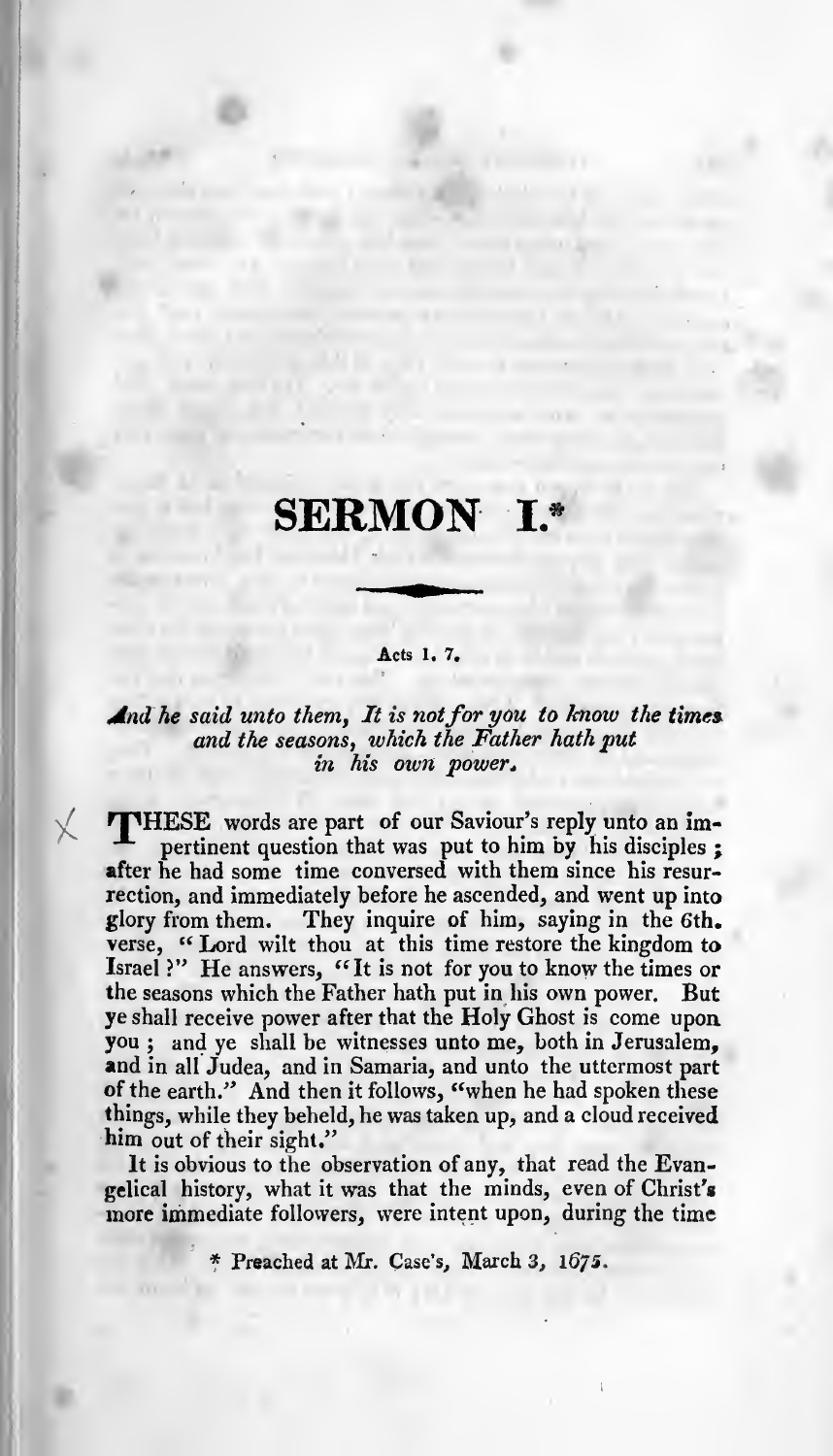of his abode in the flesh among them ; and great was the ex pectation they had of <sup>a</sup> time when the Roman yoke should be shaken off, and when Israel, that had now been tributary long to that power, should be restored to its liberty. And when they found that they had now got among them one that manifestly appeared to be an extraordinary person, who could heal the sick, raise the dead, and do all other wonders with a word, they little doubted but now was the time of this great turn and re volution, which they so much hoped for. He that could feed multitudes as with miracles, they doubted not could easily maintain an army strong enough to do the business, upon very<br>easy and unexpensive terms.

But see at length now what this great expectation of theirs came to ! Which expectation, you must know too, had a pri-. vate aspect even towards themselves, and their own concernments : for they doubted not if their Head and Lord became so great, they that were immediately related to him, must share proportionably in his greatness : and some of them, as the gos pel tells you, thought of nothing less than sitting' at his right hand, and left hand, in this his temporal kingdom which they thought he was about to set up. But see, I say, what this  $ex$ pectation came to! Him, whom they expected to be a potent glorious king, they had seen apprehended, and haled to judg ment, and to death, as <sup>a</sup> most ignominious malefactor. They had beheld the end of him, and seen him expire, and die upon a bloody reproachful cross; and now all these great hopes of theirs were vanished. "We trusted," say they, "that this " We trusted," say they, " that this was he that should have redeemed Israel." Great hopes we had, that the so long expected work would now, without any possibility of frustration or disappointment, have received its accomplishment and be brought to a glorious period. But they saw their hope laid in the dust; and now they reckon there<br>was nothing more to be looked for from him; there was an end of him, and all their expectations from him. We hoped this was he ; but we are fain now to think we know not what, or to think other thoughts of him.

Well, but at length he revives, and rises again; and now their hopes revive, and rise too. But their hopes are still of the same carnal, and low alloy; still their minds run the same way they had done, and they take up the matter afresh where they had left it. "Come Lord, what sayest thou now to this great business ? Wilt thou now at this time restore the kingdom to Israel? Now that thou hast conquered this same death that hath befallen thee, what canst thou not conquer? Shall the business be yet done?" See what he tells them in this reply of his; "It is not for you to know the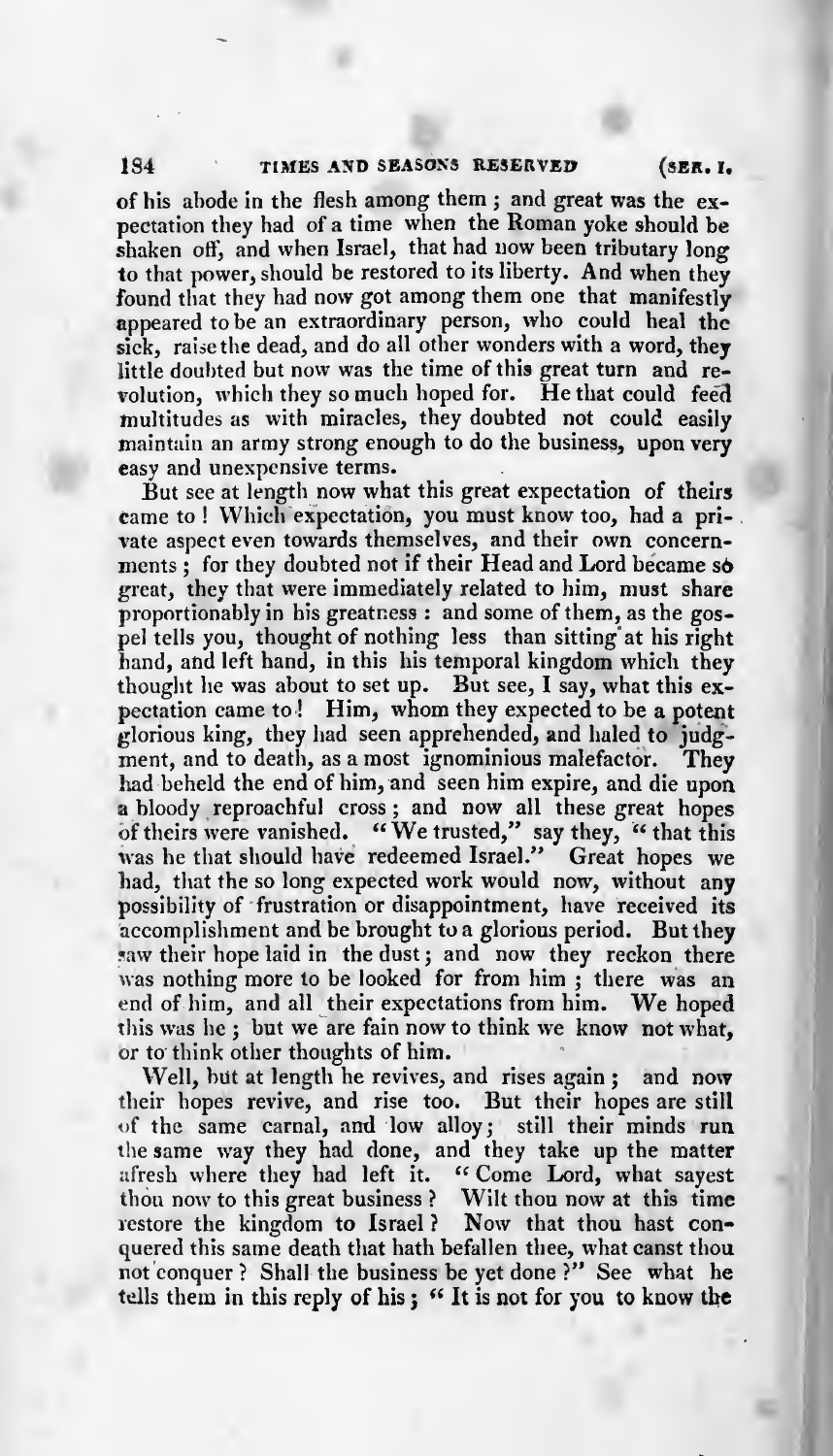### SER. I.) IN THE FATHER'S OWN POWER. 185

times or the seasons which the Father hath put in his own power." What kindness (as if he had said) God hath for Israel, in that respect you intimate, it belongs not to you to know; it becomes you not to inquire. In the mean time there is another work for you to do. " You shall receive power, when the Holy Ghost is come upon you, and you shall be witnesses to me in Jerusalem," &c. He answers them first with a rebuke, and then with <sup>a</sup> promise. With <sup>a</sup> rebuke of that curiosity and carnality, which they betrayed in their question. As if he had said, "You meddle with things that concern you not; you too busily pry, and with an eye too daring and adventurous, into matters which God hath purposed to reserve and hide from you." But unto this mild rebuke he adds also <sup>a</sup> gracious promise. "There is a work for you to do that is properly yours, and which you have been designed to, and you shall be fitted and qualified for it; and pray let that content you, and serve your turn. Your work and business must be to be witness bearers to me, to my name and truth; to be my agents to carry on the business and design of that spiritual kingdom, which I am intent to establish, and promote, and spread through the whole world. And in order thereunto, you shall have <sup>a</sup> power come upon you which you shall little understand till you feel it, and which shall furnish you for this great work. "You shall receive power after that the Holy Ghost is come upon you : and ye shall be witnesses unto me, both in Jerusalem, and in all Judea, and in Samaria, and unto the uttermost parts of the earth."

You see then the occasion and drift of the words, which I have<br>designed at present to speak to; and these two things, (that we may not lose more time in any thing previous) we may observe from them,

I. That there are times and seasons respecting the church of God in the world, which the Father doth reserve and con ceal in his own hand and power from men. And

II. That they are not concerned to be solicitous or make in quiry touching those times and seasons, but are to be patient of ignorance in reference thereunto. These <sup>1</sup> shall briefly open, and assert severally. And then,

III. Apply them jointly together.

I. That there are such times and seasons, that have reference to the state of the church of God upon earth, which the Father doth reserve and hide from men, in his own power. Now here concerning this we are to inquire, what these times and seasons are ; and then what the hiding of them in God's own power doth import, which will serve for the explication of this<br> $\frac{B}{2}$ 

VOL, VI. B 2.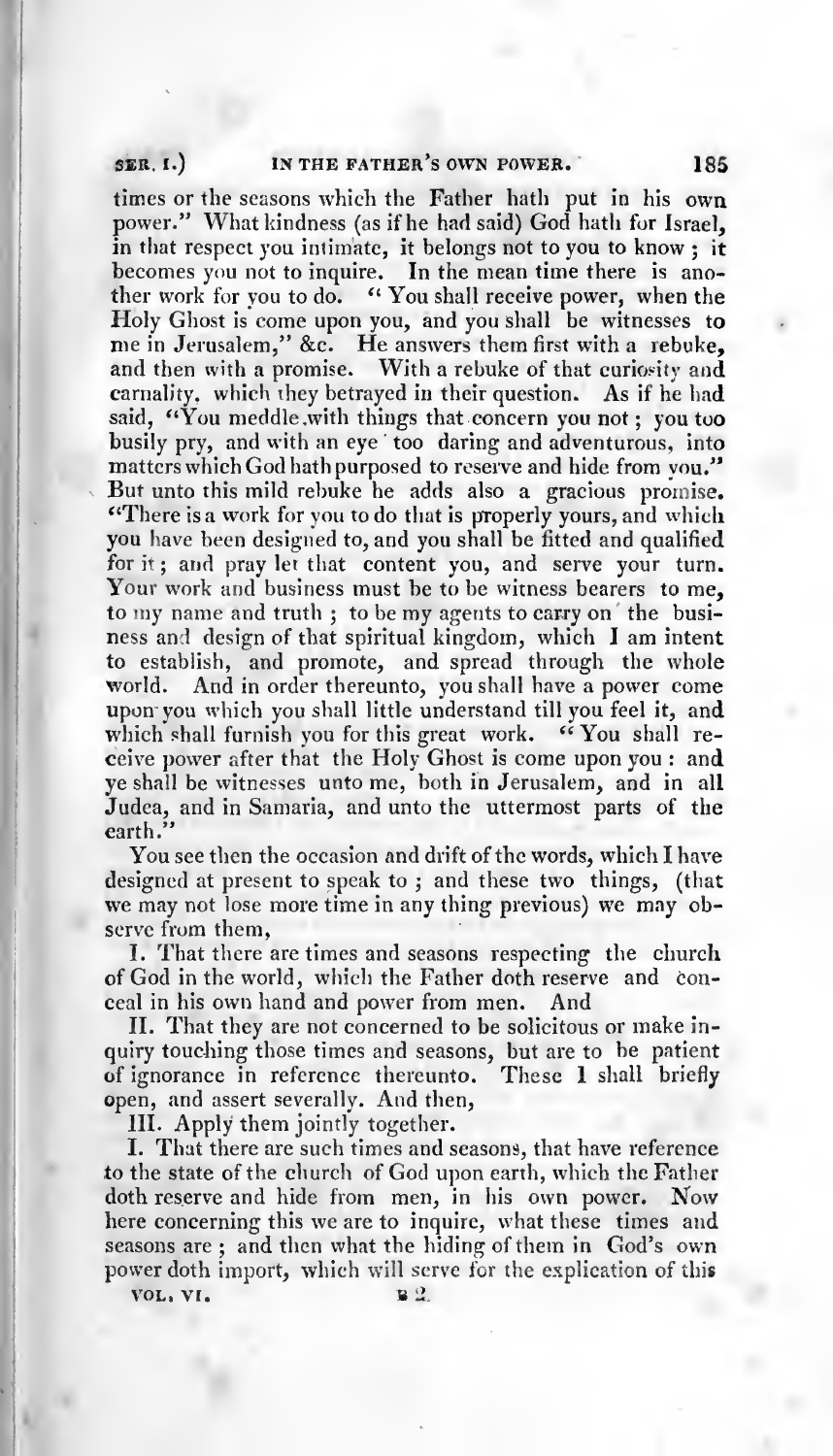truth. And then we shall let you see upon what accounts the blessed God is thus reserved towards men in this matter, hiding the events of such times and seasons in his own hand and pow er ; and therein you may have some account of the reasons of what is asserted in this point.

As to the explication of it, two things are to be spoken to, namely, what these times and seasons are; and, what the hiding of them in God's hand and power is, or the putting them there, as it is here expressed. As to the former :

! . The times and seasons which he doth so hide, we may say concerning them that he doth conceal, first the final and concluding season of time, the period and upshot of time ; and then, of each man's own particular time. He hides

(1.) The period of all time from men. We know not when the season shall be, that shall shut up time. It is <sup>a</sup> thing de termined, that there shall be such <sup>a</sup> season, beyond which time shall be no more. As that great Angel is brought in swearing by him that liveth for ever and ever, " that there should be time no longer." Rev. 10. 6. But we are elsewhere told, that " of that day knoweth no man, no, not the Son" (as man we must understand it) " but the Father." Matth. 24. 36. And,

(2.) The period of our own times also he hides, and keeps in reserve, as <sup>a</sup> thing put in his own power, and not into ours. " No man hath power over the spirit, to retain the spirit, nor hath he power in death ; and there is no discharge in that war." Eccles. 8. 8. The measure of our own days he hath not put in our power. If any would hold the spirit in that day, or detain the soul in the body in which they live, they cannot do it. No man hath power over the spirit, to retain the spirit ; he must resign it when God commands it away ; and that time is a thing he hath kept in his own power. You have that expression of Isaac remarkable to this purpose ; "I am old, and know not the day of my death." Gen  $27.2$ . Though he was grown a very old man, and very near to death, yet he could not know the time : though it were so very near that he might be sure it could not be very far off, yet he professeth ignorance concerning the time still. " My times are in thy hand," saith David. And into his hands he commits his spirit, as you have in the fifth verse of the same psalm. That life which he knew he could not command, he very willingly commits ; he is well pleased that the measuring of it should be in the hands wherein it was. As if he had said, "I desire not to have it in mine own hand ; <sup>I</sup> commit my spirit into thy hand ; let it lodge here in this tabernacle as long as thou wilt, and let it go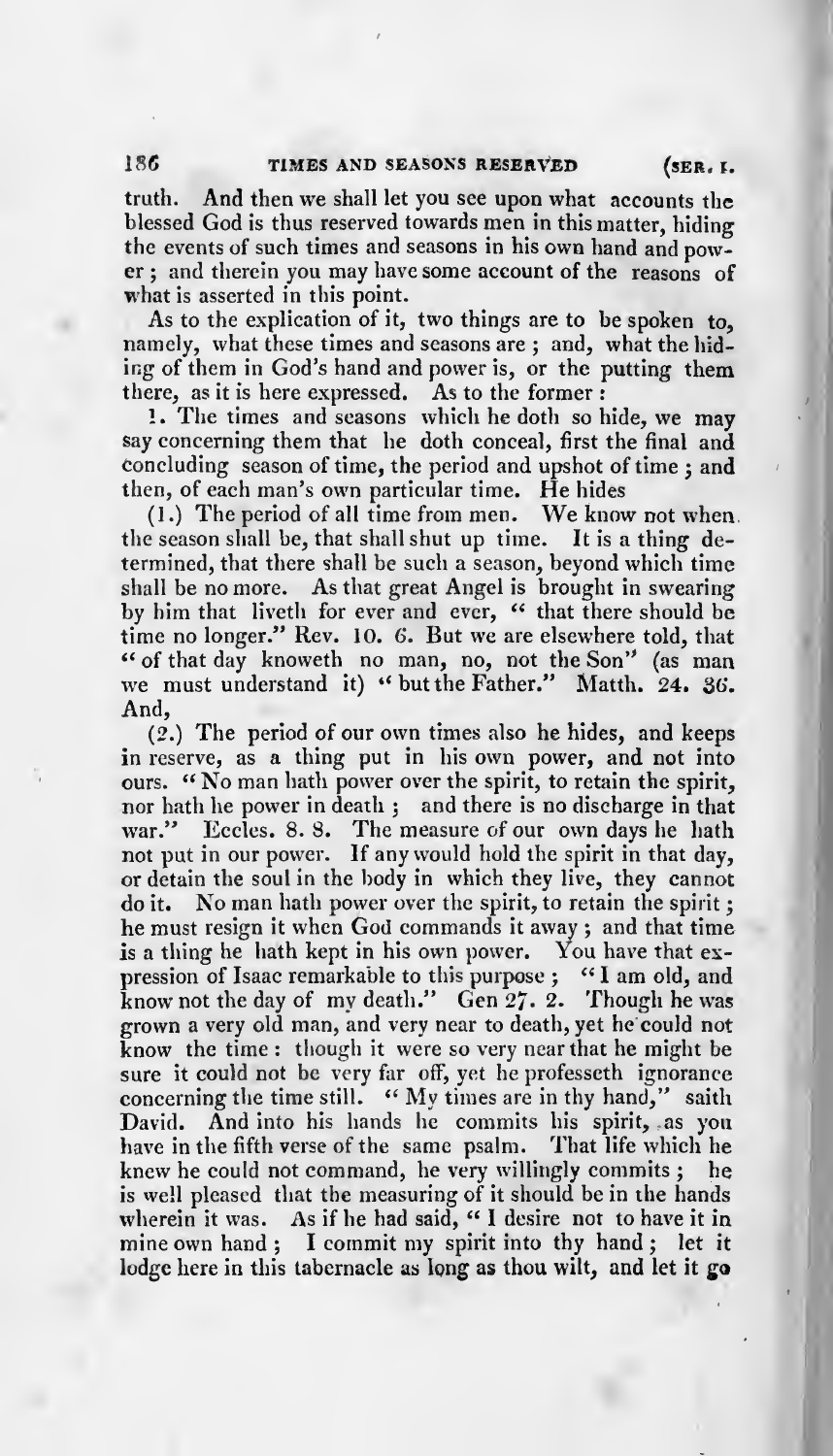#### $SER. I.$  IN THE FATHER'S OWN POWER.  $1S7$

forth when thou wilt; this power is better lodged in thy hands<br>than mine." Moreover. than mine."

There are contained within this compass of time in general, or of our own time, the seasons of good or evil unto the church in general, and the especial members of it in particular; which are for the most part unknown, and reserved in the hand and power of God.

The good seasons seem to be more especially referred to here ; for it was <sup>a</sup> certain good to the church of God that the apostles were inquisitive about. "It is not for you to know the times." God hath his set time, an appointed time, wherein to favour Zion, that may seem instant and at hand now and then; as they speak in the 102 psalm (we may well suppose as they would have it) The time to favour Zion, yea the set time is come. Ps. 102. 13. Methinks it should be come ; why should not the full time be accomplished? If one may make an estimate from the affections of the well-wishers of Zion, it should be come. " Thy servants take pleasure in her stones, and favour the dust thereof." But this could not be peremptorily said; he had stated the time of it with himself: the appointment of it was <sup>a</sup> matter in his own hand and power. And by consequence

The ill times, the more afflictive times of the people of God are hid, and put in his own hand and power too. For supposing that <sup>a</sup> good season be determined by him, <sup>a</sup> calm, and more serene, or halcyon season, it must be by consequence in his hand and power too to measure all the intervals : how long the intervening ill seasons shall last, how long it shall be that his own tears for drink, and have men riding over their heads, and they be themselves even as the street to them that pass over. All that time must come under the same mensuration, the mensuration of the same hand. So that to determine when the church of God shall enjoy better days, and how long worse times shall last, this they were to account and reckon upon that he had put it into his own hand and power. It is that which we have an interdict upon us to know. "It concerns not you to know, trouble not yourselves to inquire, the matter is in good hands." But then we are to consider too,

2. What its being in the power of God and being put there doth signify; which last we are to consider chiefly as leading to the other. The force and emphasis of the expression, seems to set forth more, than that it should barely import they are in his power ; the phrase signifieth withal <sup>a</sup> positive act that is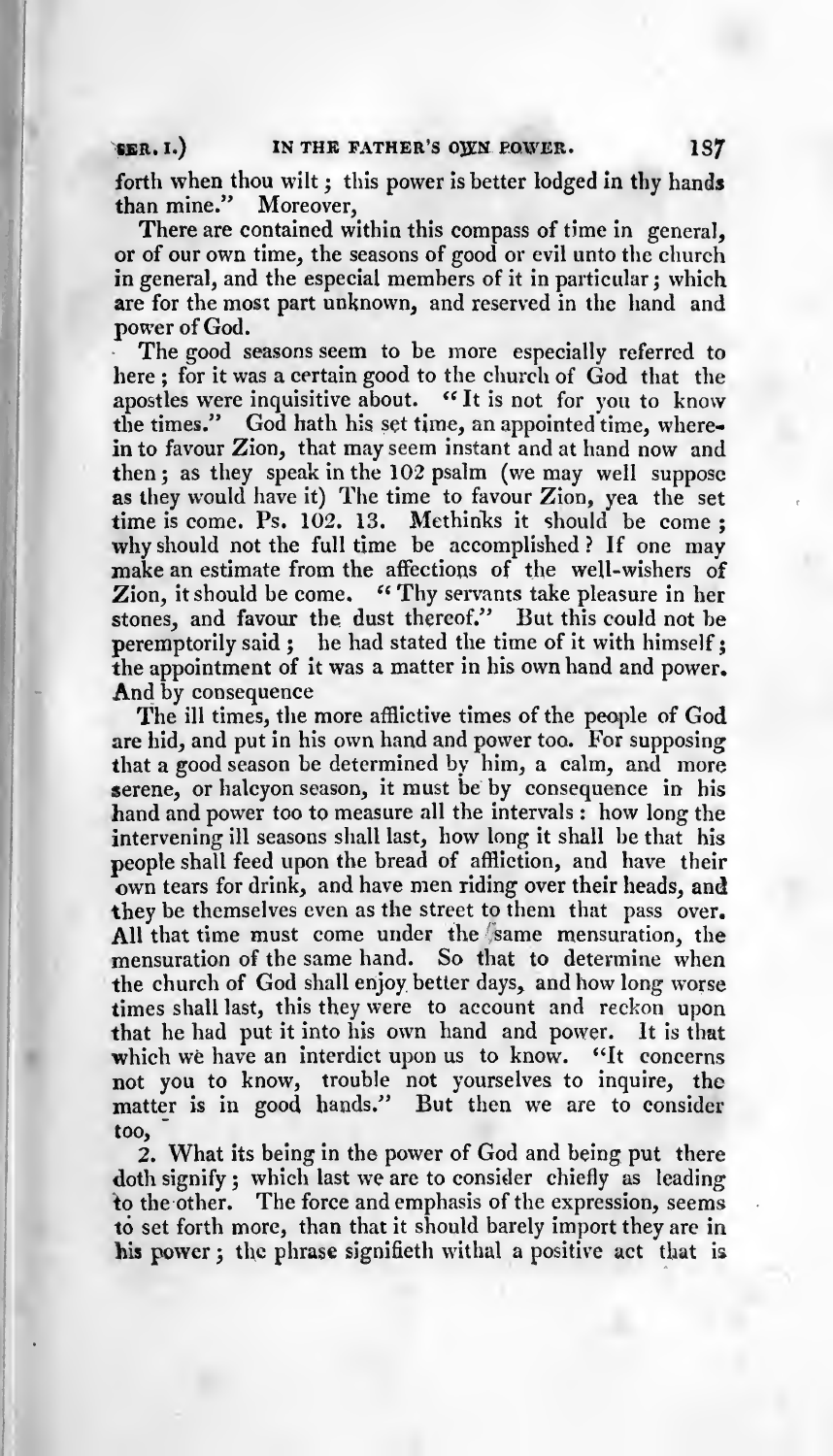put forth in reference to their being so ; that is, an act of the divine will which hath determined with itself that it will have the matter so, that such times and seasons shall remain in his own hand and power. As for those expressions in Scripture (hand and power) they explain one another. The hand of God is nothing else, but his power; his active power by which he ruleth the world, and changeth times and seasons, as to him seemeth good. But if you inquire for a more distinct explication of this matter, How this power and hand of God exerts itself, in reference to such times and seasons ? Why, it doth so, in reference to the existence of them, and to the discovery of them.<br>(1.) In reference to their existence : his power doth effect,

and bring it to pass, that there should be such times and seasons, as he hath stated and determined with himself. And so more particularly his power orders, or effects such things as these, in reference to the existence of the times and seasons. As,

[I.] The commencement of them : that is, when such <sup>a</sup> state of things, good or evil, shall take its beginning; when such <sup>a</sup> cloud shall first begin to arise and spread itself over the horizon ; when it shall scatter and be dispersed, and <sup>a</sup> bright and cheerful light spring up ; "the day-spring from on high" to visit the desolate. This, his hand or power hath determined. And then,

[2.] How long such or such <sup>a</sup> state of things shall continue. The duration of it, its bounds and limits, are the work of his hand and power. So long my people shall be afflicted ; as he did determine concerning the people of Israel, from the time<br>that he spoke to Abraham about that matter, namely, four hundred and thirty years; and then ensued that blessed peaceful calm, and the glorious and wonderful works of providence, which did make way for that and introduce it, whereof the history afterwards gives an account. And again,

[3.] His own hand or power exactly measures all the degrees of good and evil, that shall be within such <sup>a</sup> compass of time ; so as that there shall be nothing, more or less, than what his power orders. For we are not to take times and seasons here abstractedly ; but so as to take in the events of such times and seasons: all those events which such times and seasons go pregnant with. All the births of those times, of what kind soever they be ; his power orders every one so to come forth, even as it doth come forth. He works all things according to the counsel of his own will. Dan. 4. 35. And,

[4.] That hand or power doth order all the occasions and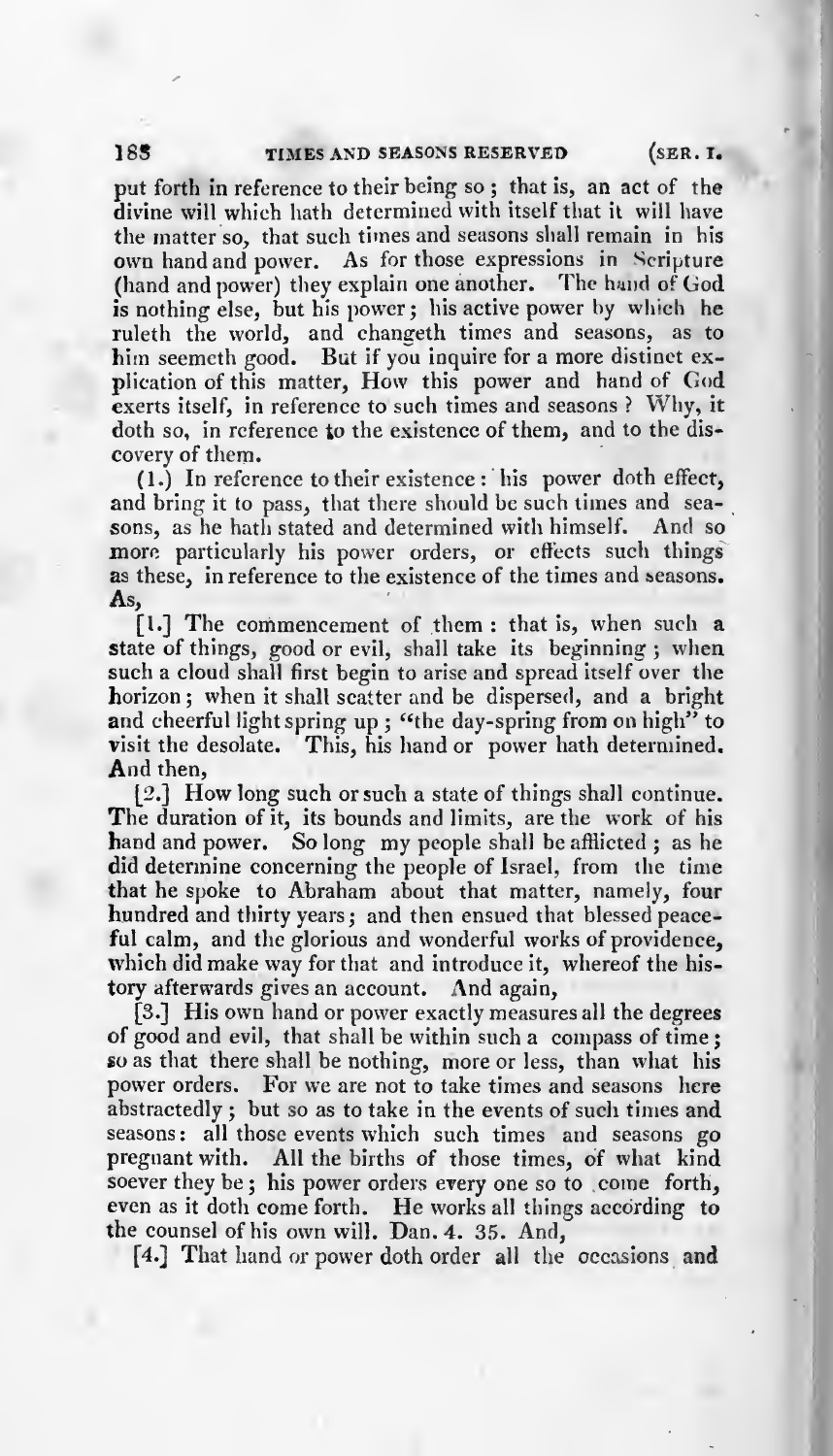#### SER. I.) IN THE FATHER'S OWN POWER. 189

methods by which such and such seasons, with all that they are laden and burdened with, shall be brought about. Noare laden and burdened with, shall be brought about. thing comes to pass but as that hand or power doth direct and order : not only the effects, the things that are produced; but all their causes, or whatsoever is productive of them. And we all their causes, or whatsoever is productive of them. may add,

[5.] That the hand or power of God doth also order all the consequences and dependencies, of any such times and seasons. For there is still a concatenation in providences; and nothing falls out in the world but somewhat else depends upon it: this and that is done which is preparatory, and leads the way to something else that is to be done, till the end and the folding up of all things ; till that season come, when it is determined, that time shall be no more. But,

(2.) This hand or power of the Father hath its exercise not only in reference to the existence, but also to the discovery and notification of those times and seasons which he hath reserved in his own power. That is, either to make them known before-hand or not, as he pleaseth; or else to make them known more or less clearly as he pleaseth, with greater or less degrees of obscurity or perspicuity, according as seems to him good. This is that he hath in his own hand and power, either to reveal or not reveal them, what seasons shall be as seerneth him good ; or if he let any light break out before-hand into the heads or hearts of those that are in covenant with him, then to let out so much and no more as seemeth him good.

And this may suffice for the explication of the first point. And would you now have some reason of it, why he doth thus put future times and seasons in his own power, and keep them there ; why it is always his will and pleasure, while such things remain hid and reserved, that it should be so; the reasons will partly respect him, partly ourselves.

[1.] Respecting him there is a great reason for it on his part; that is, this twofold reason : it is his right, and it is his glory.

First. It is his right to have futurity thus in his own hand and power, it belongs to him as he is Ruler of the world, the great Disposer and Orderer of all things. For is it not incon-<br>sistent with sovereignty, to be accountable for every thing one means to do? should there be no arcana imperii, nothing kept hid and secret? It cannot stand with the absoluteness, at least, of his dominion, and that power which rightfully be longs to him over the whole creation, that there should be nothing determined or done, but there must be previous notice of it given to his creatures. He gives no account of any of hit matters unto any. And then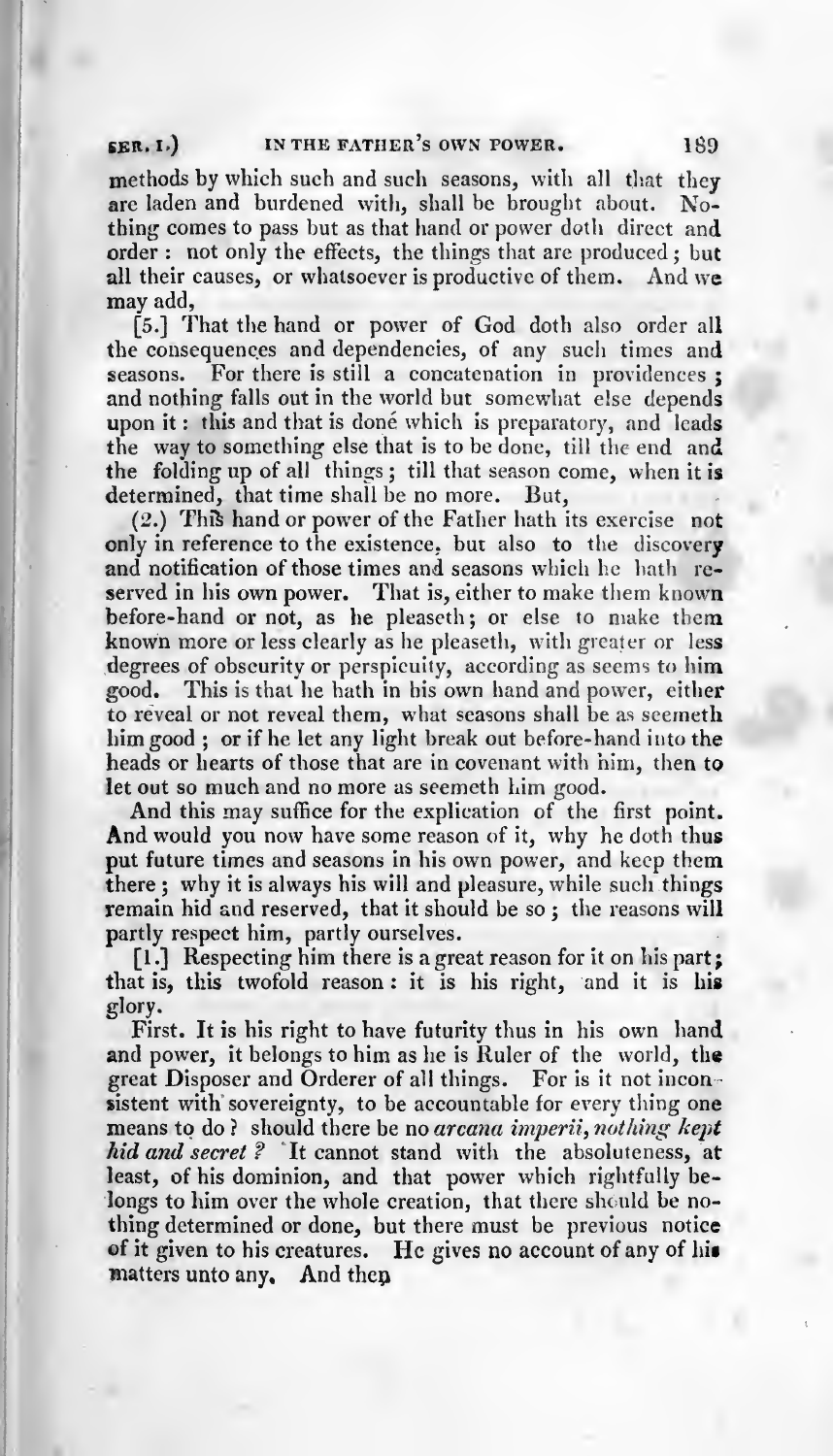Secondly : It is his glory, and his honour : it is the peculiar honour of his Godhead, to have the prospect of all his works in view, even from the beginning to the end. A glory that he can not share nor communicate. It is the glory of God to conceal a thing, to hide things, to have his way in the dark, so as that his footsteps shall not be known; and so to steer the course. and manage the whole administration of his government, that none shall be able to trace him, or know what he will do next: neither make any certain collection from what is done, what shall be done. As the wise man says, "He hath made every thing beautiful in its time," (hath ordered all things in the aptest and fittest seasons for the same,) "also he hath set the world in their hearts, so that no man can find the work that God maketh from the beginning to the end." He hath set the world in their hearts, so as that the very world itself, that is, the stage on which are acted so many successive parts, doth become a blind to them, that they cannot see his way; nor from the beginning or former things conjecture, or make any collection what will ensue. As, you know, the eye that sees all things, sees not itself. He hath set the world in their heart, the seat of prudence, understanding, wisdom and knowledge ; but the object is so close to the faculty that it cannot see. They cannot see what is done in the world so near them, so as to be able to discern and make inferences from any former things, to any future things yet to be done, at leastwise as to the timing of them, which our text refereth chiefly to. " Such <sup>a</sup> thing was done such <sup>a</sup> time, therefore such <sup>a</sup> thing will be done such a time."

This then is his peculiar and singular glory, that he can outdo apprehension ; and counterwork the conjectures and guesses even of all men. Sometimes such <sup>a</sup> state of things according to all visible human appearances seems instant ; it may be no thing but gloominess, darkness and horror is to be looked for at such a time, according to all the prognostics we can have; and lo! by a quick turn of providence, most unexpectedly a bright lightsome season is brought forth in view. Sometimes, on the other hand, external appearances are fair and pleasing ; men are ready to cry nothing but peace, peace; and then a sudden cloud arises, and spreads itself over all, out of which nothing but storms and tempests ensue. And so doth the providence of God, as was aptly expressed by the poet, seem to sport with men; ludere in humanis rebus. God doth, as it were, glory over men in this kind, by giving them to see, how by letting them ; or excite such and such probabilities to make persons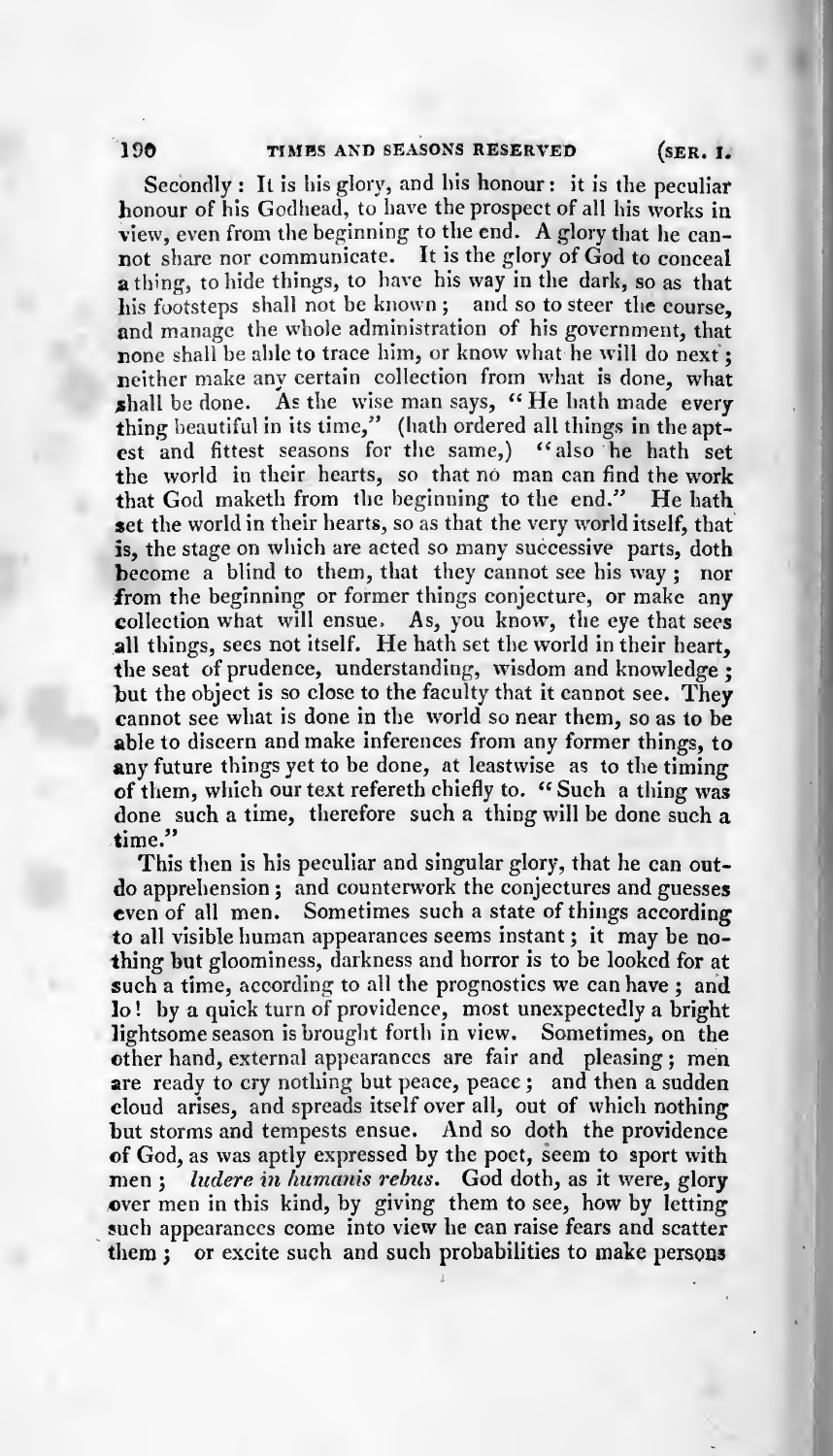#### SER. I.) IN THE FATHER'S OWN POWER. 191

full of hopes, and presently dash them, that men may know the Lord omnipotent reigneth. There is no searching his under-<br>standing ; he is not capable of being prescribed unto. None he is not capable of being prescribed unto. can direct the Spirit of the Lord ; it runs the most unthoughtof ways in its disposal and management of things. This then is reason enough as to God ; it is his right to have the disposal of times and seasons; and then it is his glory wherein his excellency doth shine and discover itself, and shews how far he transcends all the thoughts and apprehensions of men : how far his thoughts are above our thoughts, and his ways above our ways.<br> **And** [2.] There is reason too, in reference to his people, why it

should be so; that is, it is their great advantage that thus it should be. As should be.

First, That they may not be diverted from their proper work and business, the work they have to do from day to day, and from hour to hour; which certainly they would be, if they had the range of all future times open to them. They would be taken off from minding their present business; and spend their time in continual profitless ranges, to and fro, in the futurities that should lie open, and present <sup>a</sup> vast prospect to them. And again,

Secondly, That they may not be disquieted ; for certainly it would be <sup>a</sup> very great disquietment to the mind of <sup>a</sup> good man, if he did know all things that should fall out in the compass of time, even his own time. But I hasten to the other thing, and therefore enlarge not further here.

II. The second point was this ; We are not concerned, and therefore should not be solicitous to inquire, or know much of these reserved times and seasons, which he hath so put and hid in his own hand and power: "It is not for you to know the times, &c." And here we may reckon it is not for us,

1. As being none of our right, it belongs not unto us ; we can claim no such thing. And,

2. As being no way for our advantage. It can profit us no-<br>thing. What should we get by it? It is therefore not for us. God hath so disposed the state of things, and the way of his dispensation towards us men, over whom he is Governor, as not <sup>t</sup> please and gratify our humour; but to do, in reference to his own, what may make for their real advantage. But what shall we be the better for knowing what God will do, what times or seasons shall come either of good or evil ? <sup>I</sup> add fur ther,

3. It would be our great disadvantage, and <sup>a</sup> prejudice to us. For,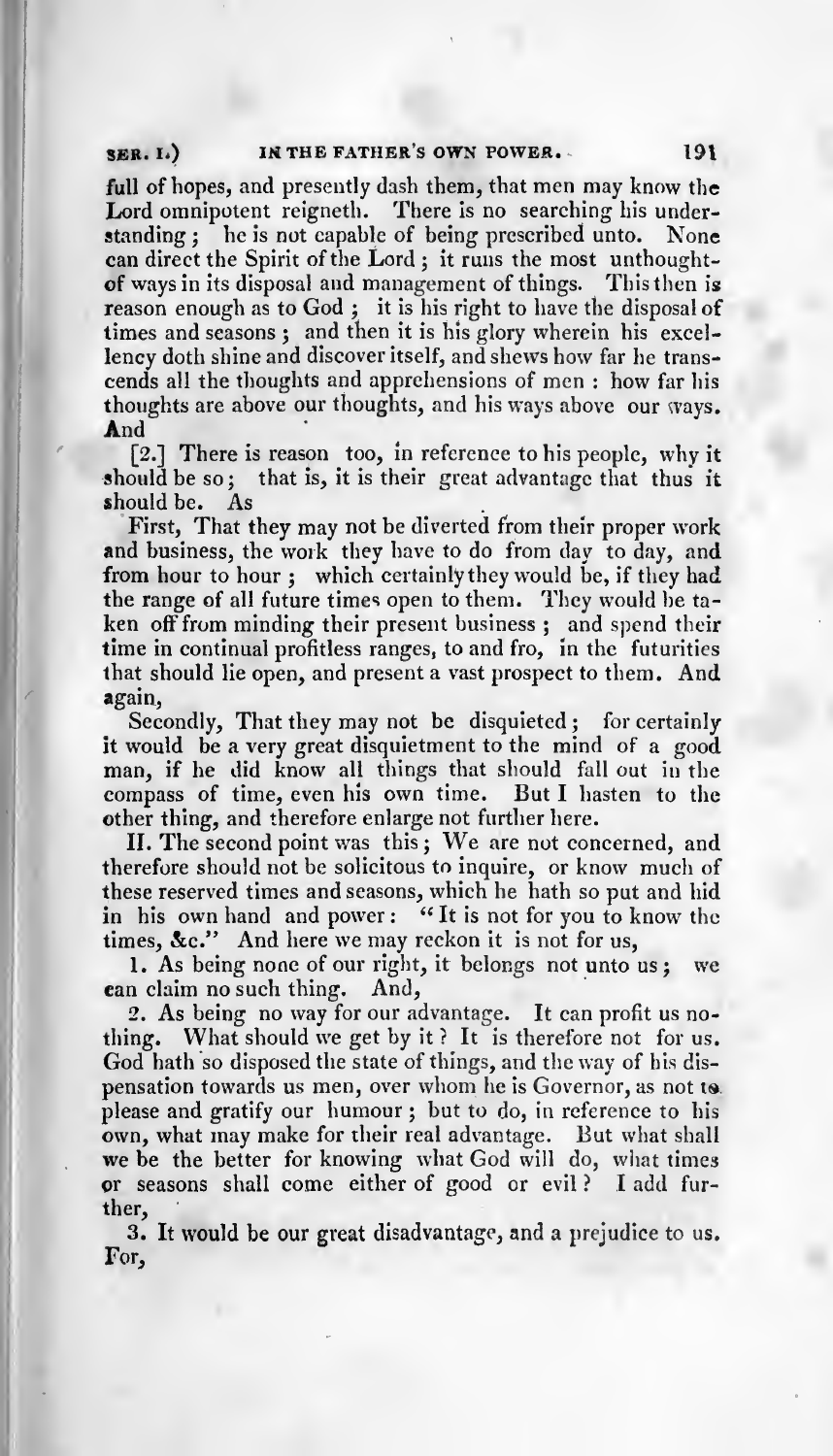(1.) It would multiply our troubles. For do not we know we are to forecast troubles to ourselves? When we how apt we are to forecast troubles to ourselves ? are not sure they will come, yet our minds will not be withheld from a most tormenting anticipation of evil, and possible troubles ; (we do not know they are certainly future, but we apprehend them possible) and so that which God would have us suffer but once, we suffer a thousand times. We ought to admire here the divine wisdom and mercy in conjunction, upon this occasion; that he doth not let us have any more knowledge than what will suit with our power in such things. What a dreadful concurrence would it be in us between infinite knowledge and finite power ! Could we know all things, and yet do but this or that; if a man should have the knowledge of such and such things to come, but no power to prevent it (as alas ! what can our impotency do?) how dreadful, I say would this be!

There is <sup>a</sup> great deal of compassion in this : that since it belongs to our state as creatures to be able to do but little, to be mere dependencies,impotentthings,that therefore we should not have <sup>a</sup> fore-knowledge of what it would be afflictive to us to foreknow. We are therefore put under <sup>a</sup> restriction that comes so close to us, as to stand betwixt us and to-morrow. "Take no thought for the morrow; sufficient for the day is the evil<br>thereof." We are not to range with afflicting thoughts so far We are not to range with afflicting thoughts so far as to the next day. Thou wilt have enough in this day to trouble thee with, never let thy solicitude be conversant about the accessions of time. We foolish creatures should fetch the troubles of all our days into every day, if we could foreknow what is to come. Take then no thought for to-morrow! it is enough for you that you have One to think of you, and care for you. And it will make most for your advantage to be looked npon by him every day ; who will make your strength to be suf ficient for each day when it comes. And then,

(2.) As itwould be <sup>a</sup> prejudice to us in the multiplication of afflictions, so in the diminution of mercies. For there is a great accent of pleasure and delightfulness certainly added to them by the surprisingness of them, when they come most un-<br>expectedly. How grateful is a bright, warm, refreshing sun. How grateful is a bright, warm, refreshing sun, shining all on <sup>a</sup> sudden out of <sup>a</sup> thick dismal cloud ! Memora ble things have been done for the church of God that they looked not for : such things as eye had not seen, nor ear heard, neither had it entered into their hearts to conceive, or which they could<br>form no conception of before-hand. "Who would have lookform no conception of before-hand. ed, said they, for such a day as this is?" How sweet is a mercy that comes unknown, unlooked for! " When the Lord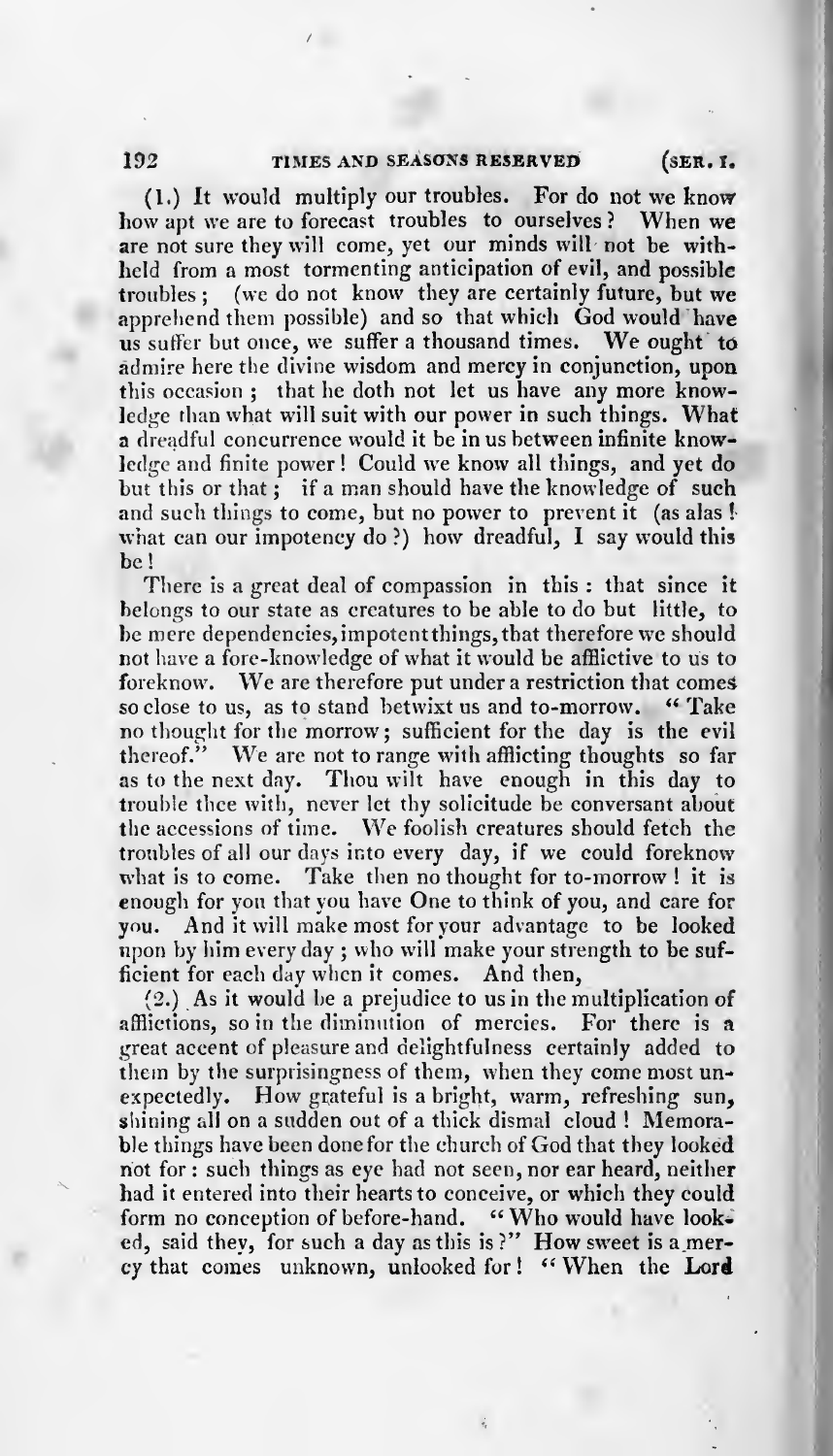# \$ER. I.) IN THE FATHER'S OWN POWER.

turned again the captivity of Zion, we were like them that dream. Then was our mouth filled with laughter, and our tongue with singing." Ps. 126. 1, 2. God so provides in this matter, that nothing of the gust and sweetness of mercy shall be lost to his people; they shall have it with the best and high-<br>est set off or advantage. Now, est set off or advantage.

III. To make some brief use of all that we have observed, taken together ; we may learn hence,

1. That there is an aptness in the spirits of men, even of good men, to be very inquisitively prying into futurity, beyond what God hath thought fit to reveal and put out of his own hand and power, as to the discovery thereof. " Lord wilt thou," (say his disciples,) " at this time restore the kingdom to Israel ?" wilt thou do it now ? It would not, it seems, satisfy them or serve their turn, to have some understanding, such as they might collect from the prophets, whom they had in their hands, that God had <sup>a</sup> kind thought towards Israel, had not utterly cast off his people: they cannot be content to know only so much; but, Lord ! shall it be now? Wilt thou now restore the kingdom to Israel ?

That disposition of spirit, since it is so natural, ought to be watched and repressed; and as we find any hankering in our own spirits this way, we should see to it that they meet with their seasonable, and due rebukes, even from our own animad versions. We are, when <sup>a</sup> suffering time is upon us, very im patiently set upon it to know when it shall be over. If we have any expectation of a good time, oh ! but when shall it be ? Thus we would bring God to our punctilio, and to our very now. Upon such niceties would we be with him, so apt are we to dodge with the great Lord of heaven and earth. "That which I would have, shall it be now? or when shall it be? This is that I would be rid or freed of, but when? How long must I bear? how long must I wait ?" This now is undutiful, and stands not with that creaturely submission, that is belonging and proper to our state : much less with the spirit of <sup>a</sup> child ; that tract ableness, resignation, yielding in all things to the Father's plrasure and wisdom, which is most agreeable to that relation. And again,

2. We may learn hence, that times or seasons whether they be good or evil to <sup>a</sup> people, fall not out to them casually, or by chance ; but they remain in the hand and power of God. We are too apt to let our spirits work many times as if we thought such and such things came to pass by casualty. For if any ill state of things come upon us, how apt are we to aggravate the evil of it to ourselves, saying ; "Had it not been for such a

VOL. VI.

193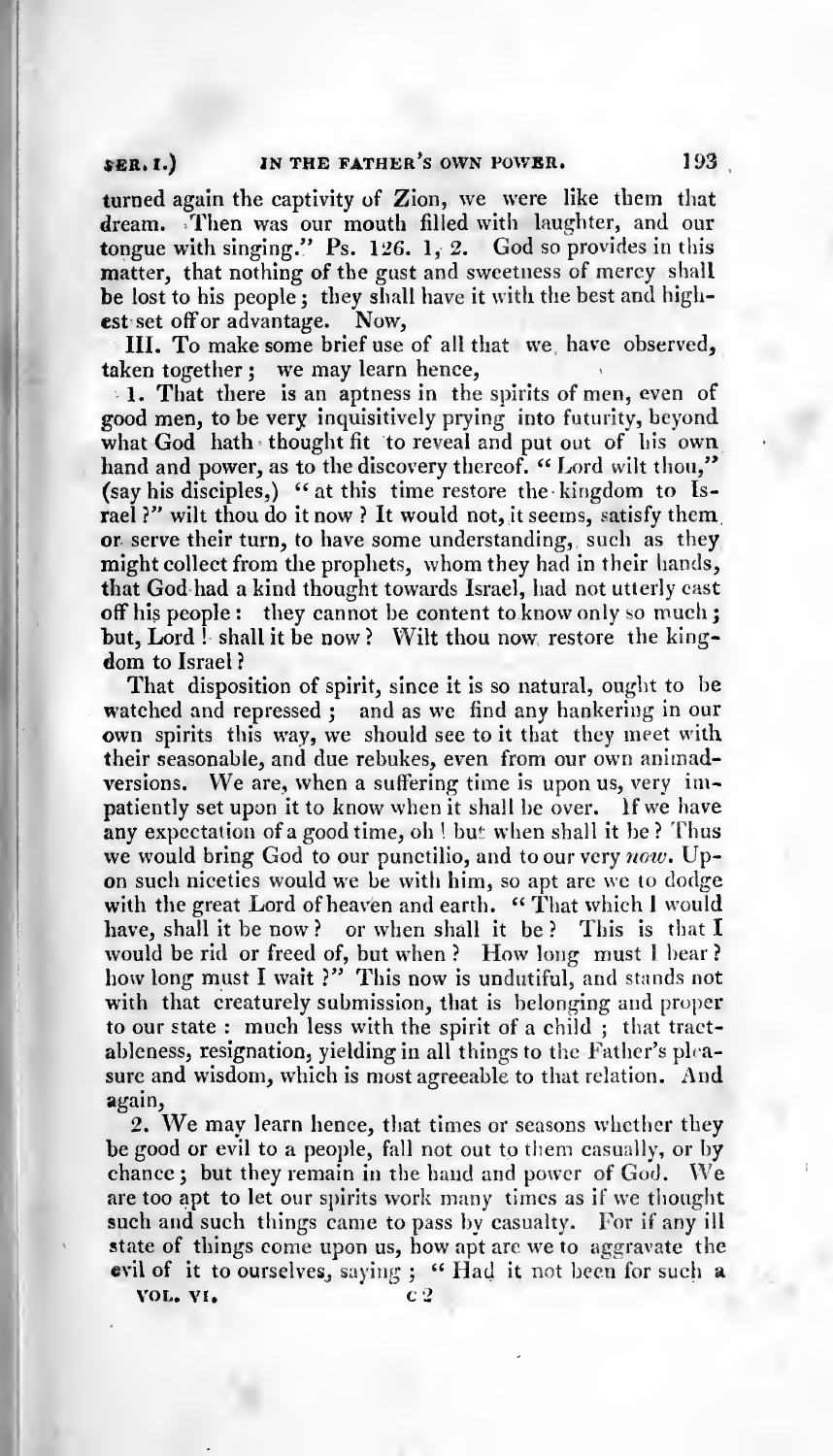thing, this had not come ; this might have been kept off: if it had not been for the miscarriage of this instrument, our case had not beeri so bad. If it were not for this or that unhappy accident, all had been well enough." Alas ! we forget, these things are in his hand and power that over-rules and orders all, that it is not blind chance that regulates the world, but the counsel and wisdom of God, that run through the compass of all events, and hath the conduct of all things.

3. We may also learn, that men have it not in their hand and power to order times and seasons of good and evil, to God's people, as they please. We may sometimes seem to have that apprehension ourselves ; and if we have not, some may have an apprehension, that it is in their hand and power to dispose and measure out good and evil, to the children of God, as they will. No, God hath not let the reins go yet, he hath the times and seasons in his own power. Say they sometimes, "We will pursue, we will overtake, and we will divide the spoil, we shall<br>have our will over them," when God hath not said so: and have our will over them,' <sup>7</sup> when God hath not said so : and his will and work shall stand against and above theirs. And<br>take we heed of our attributing too much to creatures, that what men have a mind to, shall be; or what they have no mind to, shall not be. There is <sup>a</sup> God in heaven that ehangeth the times and seasons, as he seeth good. And, for the shutting up of all, let us in reference to this matter, and upon what hath been spoken to you, take in the close these few counsels.

seasons which concern us, and his people, and the world, in his  $(1.)$  Let us labour to trust in him, who hath all the times and own hand and power. Have we not reason enough to do so, and encouragement enough ? And so though we be blind and cannot see the product of to-morrow ; know not what <sup>a</sup> day will bring forth; we shall have him to be eyes to us. He will he eyes to the blind, if they will but trust in him. As when a blind person is led by another he useth that person's eyes, who leads him. Let him lead us on from day to day, time to time, season to season. We cannot see with our own eyes, but is it not better for us that we have better eyes to see with ? For we have one to see for us, who seeth infinitely better than we. We know not the product of the next day, or week ; but is it not enough that he knoweth the event of all future times, and that he orders all things with exact judgment. " He is the rock his work is perfect, all his ways are judgment," (Deut. 32. 4.) or reason : the most exquisite reason, that is, the result of deliber ation, and the most concocted thoughts. Deliberation, it is true, can have no place with him, who is the most absolutely perfect Being; but that which is equivalent is intended to be signified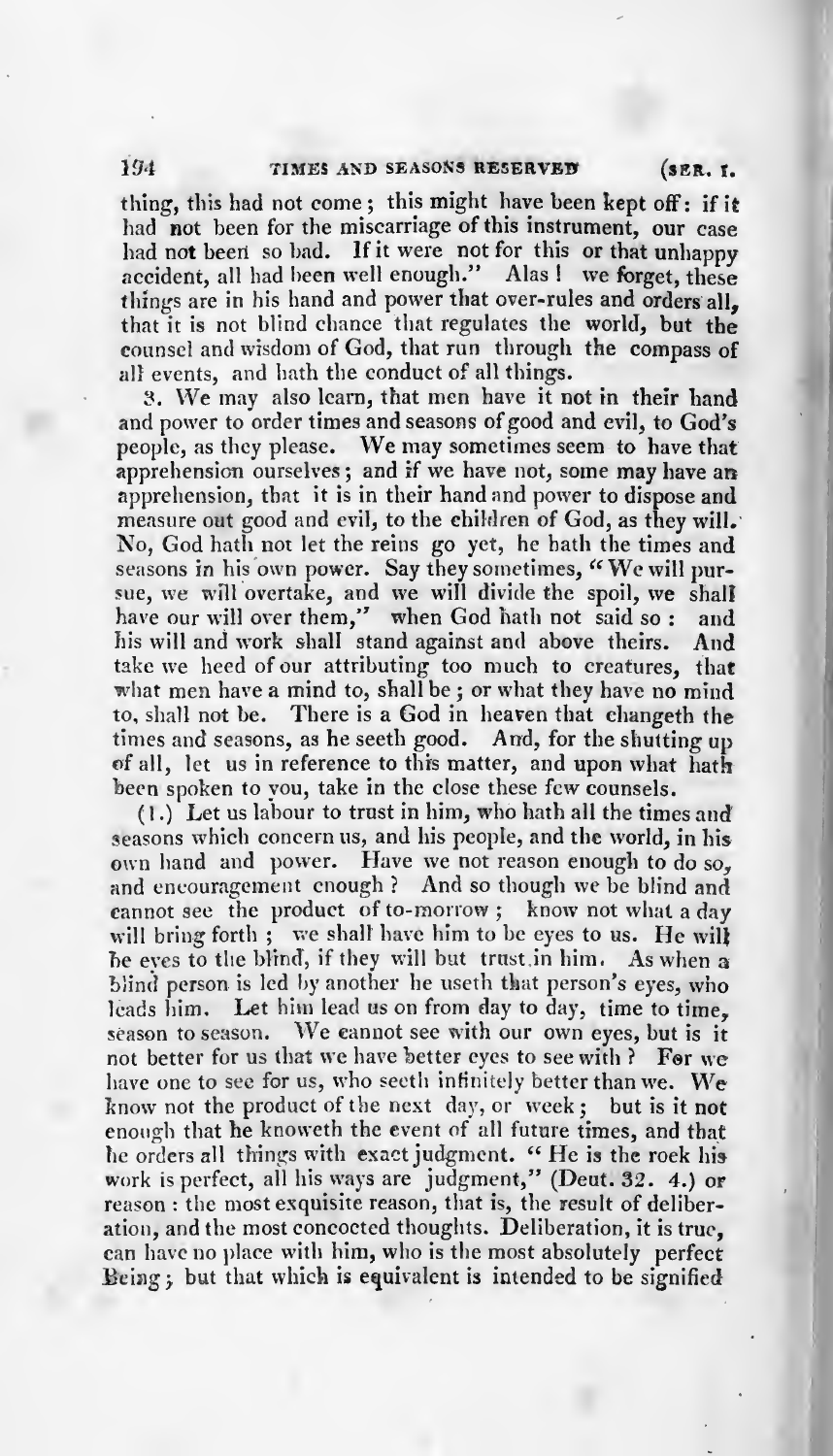# SER. I.) IN THE FATHER'S OWN POWER 195

by the applying it to him. He sees with one view all the con nexions of things; and so is able to outdo them who reason but<br>by degrees, and by recollecting of things after things, so as to make a judgment at last. " Our God is a God of judgment : blessed are all they that wait for him." Isai. 30. 18. To every thing there is time and judgment. He doth particularly state the time and season, and applieth to every thing its proper time when it is most fit it should fall out; and then it will so do to the best purpose. Trust in him, <sup>1</sup> say, who hath all future times and seasons in his own hand and power. The Father hath put them all in his own hand and power. Father! that is an ex-<br>pression of love, tenderness, compassion, and care. Is he not pression of love, tenderness, compassion, and care. fit to be trusted then ?

(2.) Submit to him, who hath all things and seasons in his power ; resign, I say, and yield the matter to him. Subdue an unquiet, turbulent heart ; beat down all wayward and perverse reasonings. Father is <sup>a</sup> name of authority, as well as love. The Father hath put all things in his hand and power ; he who is the Head of the family, that great family, which is made up of heaven and earth. And are you children of that family, and will you not allow that he orders the timing of things as to him seemeth meet.<br>(3.) Since you cannot know his times and seasons, pray la-

bour to know your own. Since you cannot know the times and seasons which he hath put in his own hand and power, know those that he hath appointed to you. Though he hath hid from you those seasons of future events, in the contingencies of the world, yet he hath not hid from you the duty of all seasons and events. This is our time. "Your time is alway ready," saith Christ; (John  $7.6$ .) that is, the present time is ours, that he hath put as a prize into our hands; the present time for present work, if we have wisdom and hearts to make use of it.

It is a dreadful thing not to know our own time. "For man," says the preacher, "also knoweth not his time." Eccles. 9. 12. That was the miserable state of Jerusalem; they knew not the time of their visitation. For our Saviour beheld the city, and wept over it, considering what was coming upon it. Enemies should begirt it round about, such and such ruins should befall it, and all because they did not know in their day the things that did belong to their peace ; but now they were hid from their eyes. Thou hadst <sup>a</sup> good time, as if he had said, if thou wouldst have known it. We are barred up as to future time; but we are bid to know the present time, and what God calls for at our hands therein. We may know when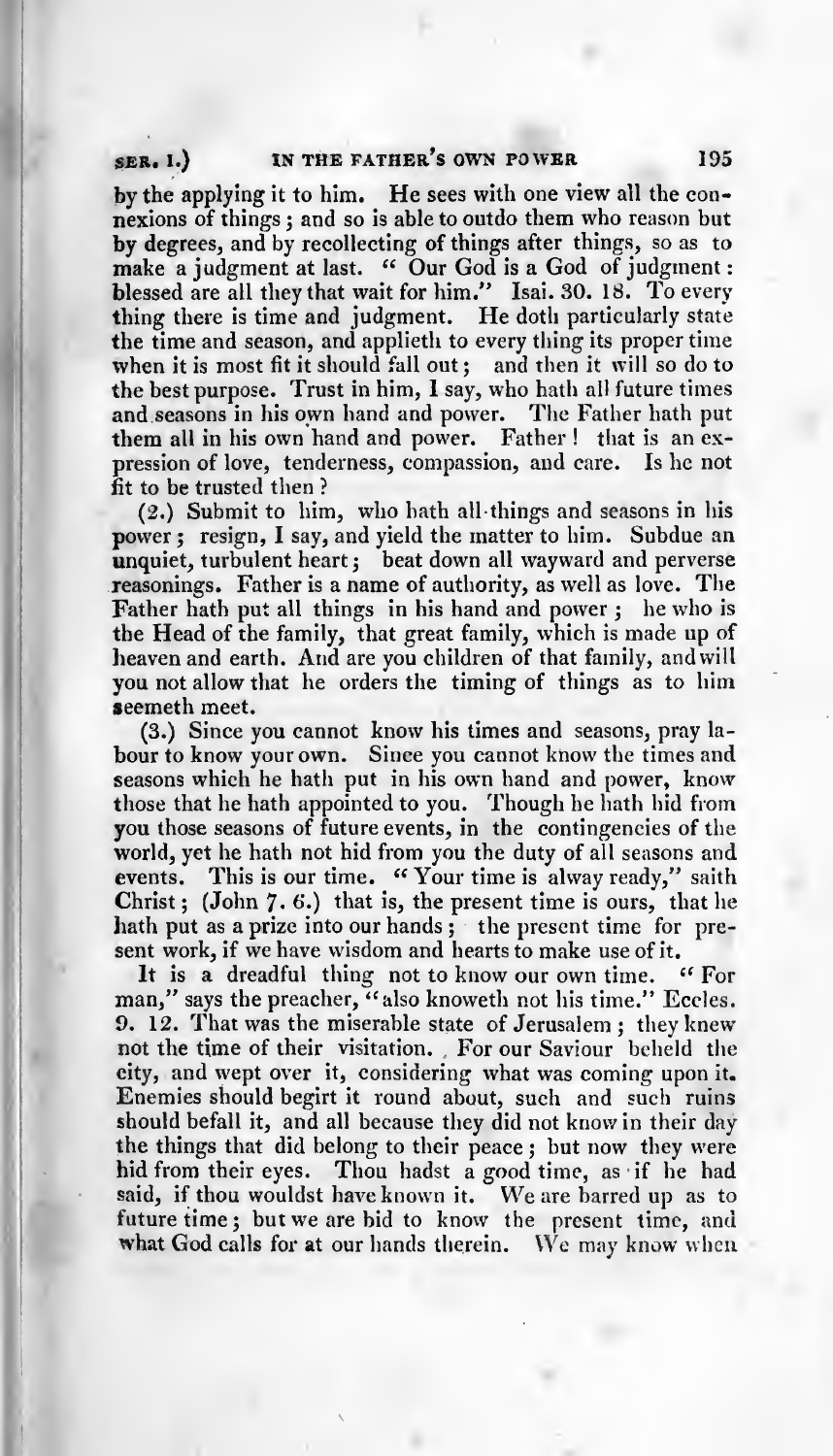it is <sup>a</sup> time to mourn, and when to rejoice ; when to weep, and when to be merry and pleasant.

He points out to us our more extraordinary praying seasons. if we would but observe the finger of providence, and take notice of his indications. It is <sup>a</sup> lamentable case, when we can not understand the time of such <sup>a</sup> thing; when we cannot know this is a time for such work, and this for such work. The present time points out such and such work that we should be intent upon. We cannot indeed know these reserved times and seasons; let us then know the times, that are left open, to our view. As now this present time is come, but do we know what ought to be the work of this time ? God hath ordered for us this time, this season to be waiting for him, humbling our selves before him. The season tells us what the working of our souls should be now at this time ; what there should be of humiliation; what of striving and wrestling with God; what endeavours to take hold of him, that we may yet keep him with us, while we have him. It is a happy thing to be able to know <sup>a</sup> praying day, when it comes ; to know it so as to an swer it by <sup>a</sup> suitable frame and temper of spirit.

So also you are expecting shortly another good time, <sup>a</sup> sea son of drawing nigh unto God, and to converse with him and with your great Redeemer, even at his own table. If God do order for you that season, that will tell you what disposition of spirit there must be ; and you ought to be forecasting, that you may have <sup>a</sup> temper and disposition of spirit, suitable to such a season, and the work of it. If you have the season, it will then prove a blessed season; and if you should be deprived of it, yet all these sweet gracious workings of spirit will not be lost, they will be a rich advantage to you even in reference to <sup>a</sup> future holy course. Oh then if you cannot know God's time, labour to know your own ! the present time for present work, that he seems to call you to. And then <sup>I</sup> add in the

(4.) And last place ; Since you cannot look far into future time, look more into eternity, over and beyond all time. For it is only future time that God hath shut up from you, while he leaves eternity open to you. He would have you look over time into <sup>a</sup> vast and boundless eternity. Look then not to the things that are seen and temporal, (things measured by time) but to the things unseen and eternal ! And doing so, this will be your great advantage and gain ; you will find that though the outward man should perish (as there will come <sup>a</sup> crash upon all our earthly tabernacles, and down they must) the in-<br>ward man will be renewed day by day. If then, the outward